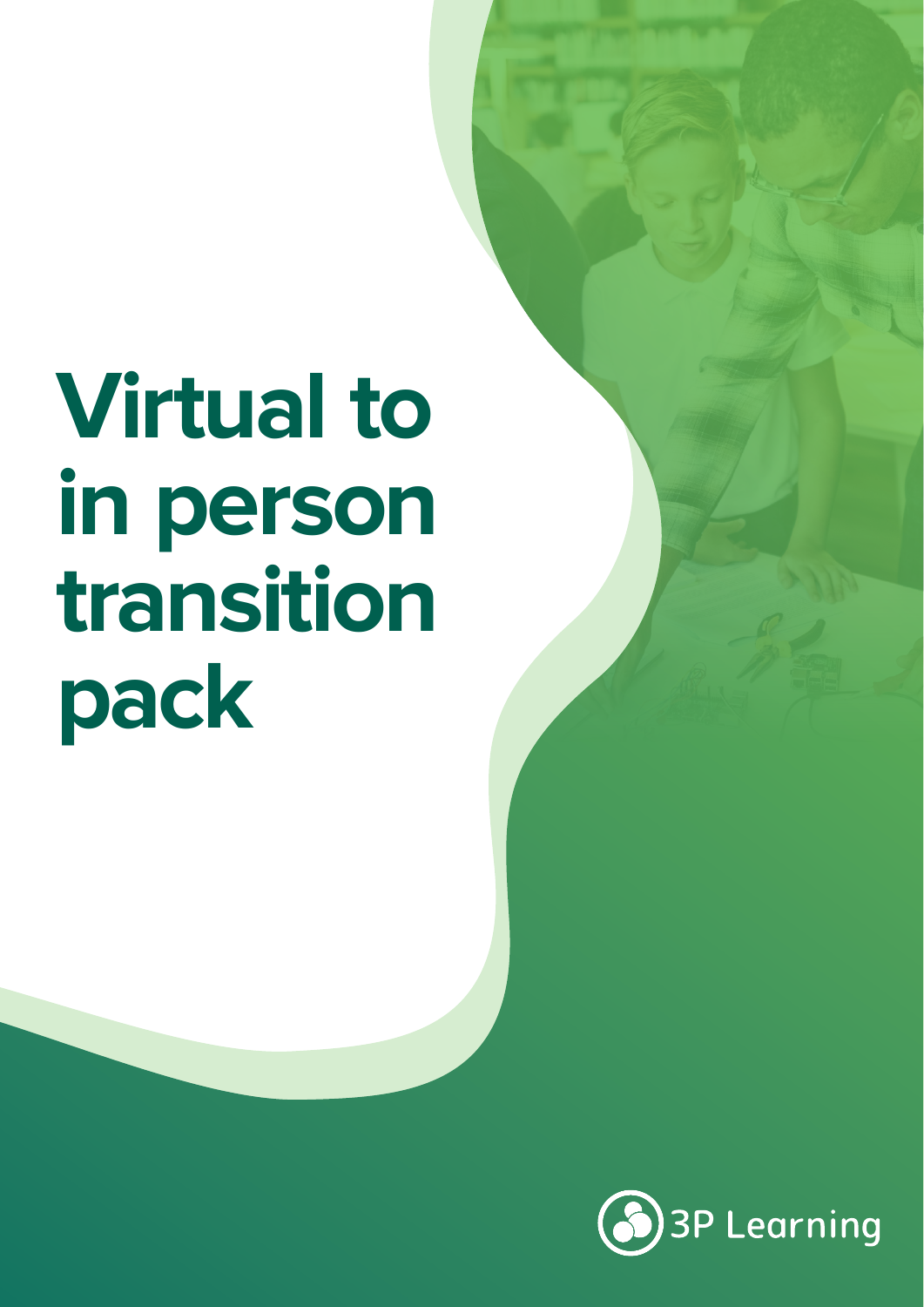## **Teaching Reflections**

Over the last 18 months, teaching practices have changed because of unique learning environments. Adapting to virtual and hybrid learning has encouraged us as teachers to be even more creative, to experiment, and to teach in innovative ways.

As you transition back into the classroom and into more traditional pedagogy and routines, reflect on your experience with virtual and hybrid learning environments to consider the following questions:

**3P Learning** 

| What have you learned from your pandemic strategies and pedagogy?                                                              |  |  |
|--------------------------------------------------------------------------------------------------------------------------------|--|--|
| What new teaching practices are you planning to bring back into the classroom as you transition back to<br>in-person teaching? |  |  |
| What technologies can you continue to integrate into in-person teaching and learning?                                          |  |  |
| What are your expectations for student engagement, and will they need to be revised or supported in a<br>different way?        |  |  |
| How can you check in with your students to support their confidence returning to the classroom?                                |  |  |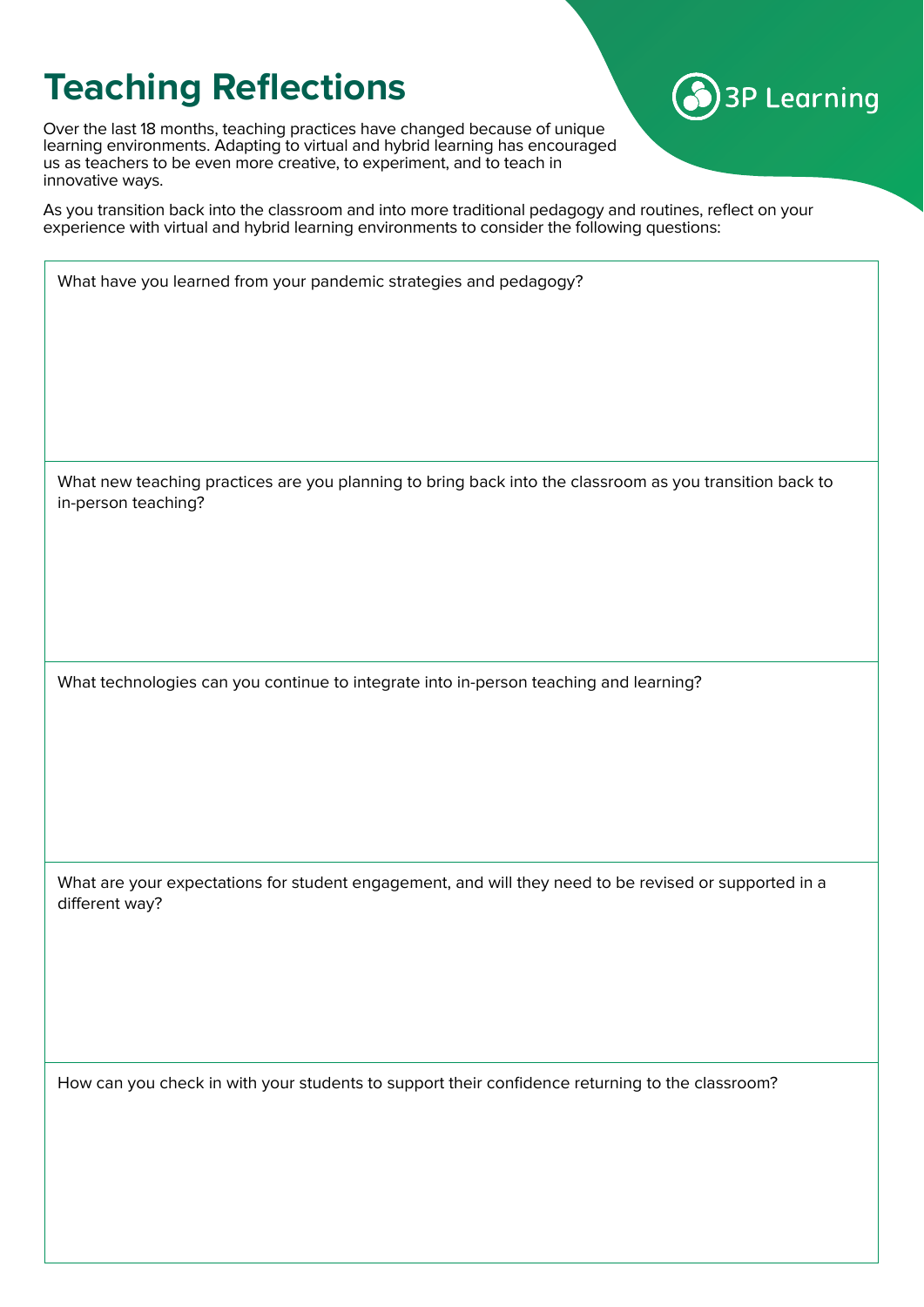# **Daily Ticket In**

Copy and cut for daily use or laminate and attach to student desks for reusable daily check ins to identify opportunities to address emotional health and participation.

#### Name: **Today I'm feeling...** ň **Today I am excited to**  HAPPY | SAD | EXCITED | WORRY | SHY **learn about: Today I would like to work: I would like to talk to my teacher about something:** • By myself • With a partner Yes No • In a group Name: **Today I'm feeling...** ň T. 1 **Today I am excited to**  HAPPY | SAD | EXCITED | WORRY | SHY **learn about: Today I would like to work: I would like to talk to my teacher about something:** • By myself • With a partner Yes No • In a group Name: **Today I'm feeling...** í P **Today I am excited to**  HAPPY | SAD | EXCITED | WORRY | SHY **learn about:Today I would like to work: I would like to talk to my teacher about something:** • By myself • With a partner Yes No • In a group

**3P Learning**